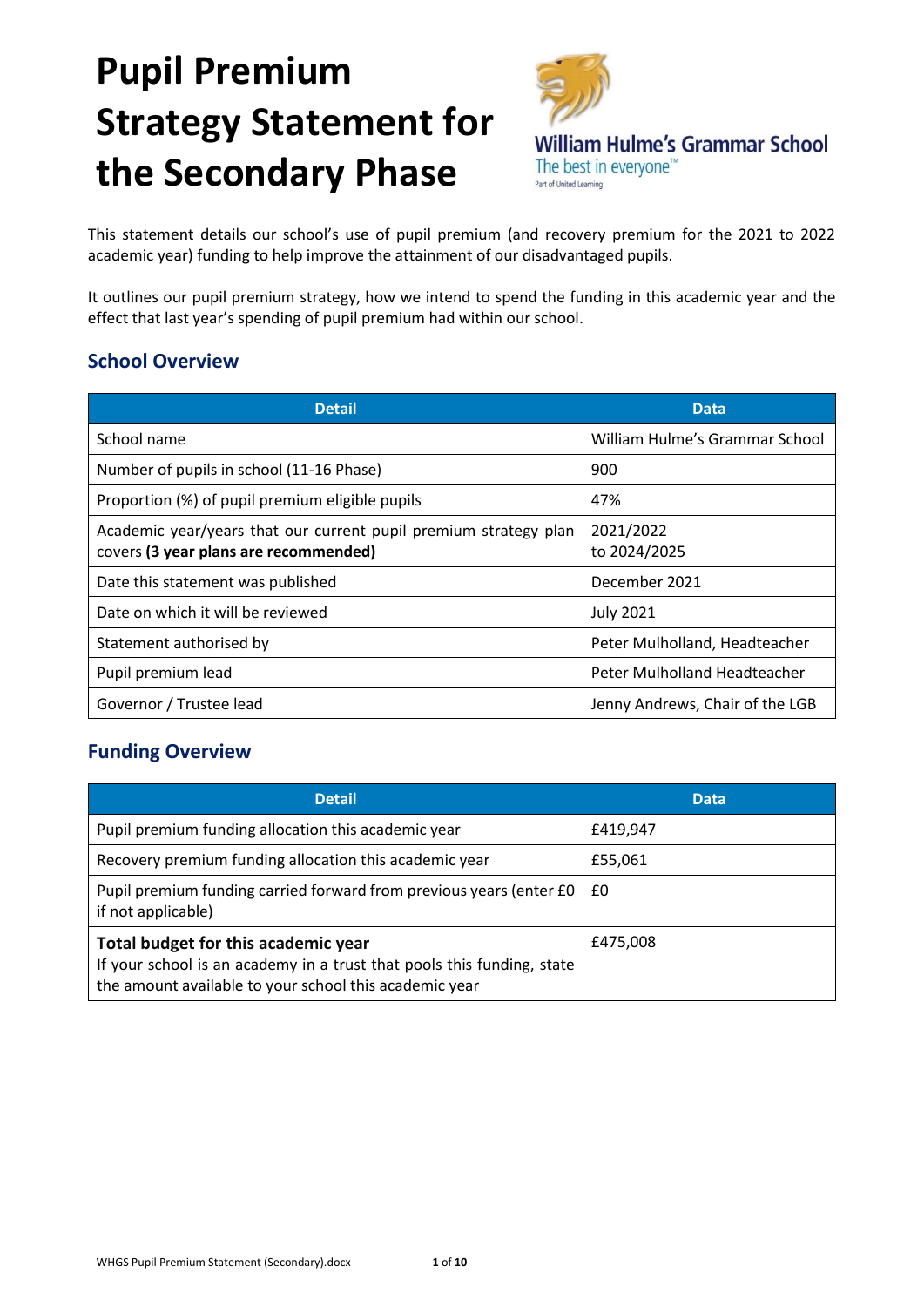## **Part A: Pupil Premium Strategy Plan**

### **Statement of Intent**

Our intention is that all pupils, irrespective of their background or the challenges they face, make good progress and achieve high attainment across the curriculum, have full access to our co-curricular programme and are well prepared for the next stage in their education.

The focus of our pupil premium strategy is to support disadvantaged pupils to achieve these goals, including progress for those who are already high attainers. We will consider the challenges faced by vulnerable pupils, such as those who have a social worker and young carers. The activity we have outlined in this statement is also intended to support their needs, regardless of whether they are disadvantaged or not.

High-quality teaching is at the heart of our approach, with a focus on areas in which disadvantaged pupils require the most support. This is proven to have the greatest impact on closing the disadvantage attainment gap and at the same time will benefit the non-disadvantaged pupils in our school. Implicit in the intended outcomes detailed below, is the intention that non-disadvantaged pupils' attainment will be sustained and improved alongside progress for their disadvantaged peers.

Our strategy is also integral to wider school plans for education recovery, notably in its targeted support through the National Tutoring Programme for pupils whose education has been worst affected, including non-disadvantaged pupils.

Our approach will be responsive to common challenges and individual needs, rooted in robust diagnostic assessment, not assumptions about the impact of disadvantage. The approaches we have adopted complement each other to help pupils excel. To ensure they are effective we will:

- ensure that disadvantaged pupils are challenged in all lessons and can access homework tasks and programmes
- ensure that disadvantaged pupils take part in co-curricular activities such as the CCF and Duke of Edinburgh Award Scheme
- ensure that disadvantaged pupils have access to excellent, independent careers advice and move on to Level 3 courses at 16 and higher education or high level apprenticeships at 18
- ensure that disadvantaged pupils attend as regularly as non-disadvantaged pupils
- $\blacksquare$  act early to intervene at the point need is identified
- adopt a whole school approach in which all staff take responsibility for disadvantaged pupils' outcomes and raise expectations of what they can achieve

## **Challenges**

This details the key challenges to achievement that we have identified among our disadvantaged pupils.

| <b>Challenge</b><br>$\mathsf{number}^{\mathsf{T}}$ | <b>Detail of challenge</b>                                                                                                                                                                                                                                                                                                                     |
|----------------------------------------------------|------------------------------------------------------------------------------------------------------------------------------------------------------------------------------------------------------------------------------------------------------------------------------------------------------------------------------------------------|
|                                                    | The attainment of disadvantaged pupils in KS3 is generally slightly lower than that of their<br>peers.                                                                                                                                                                                                                                         |
|                                                    | United Learning assessment on entry to year 7 in 2021 for maths indicates that Pupil Premium<br>pupils performed below their peers at WHGS and the Group as a whole. This gap narrows in<br>United Learning standardized assessments in Years 8 and 9, but a small gap is still evident in<br>Key Stage 4 such as current Year 11 predictions. |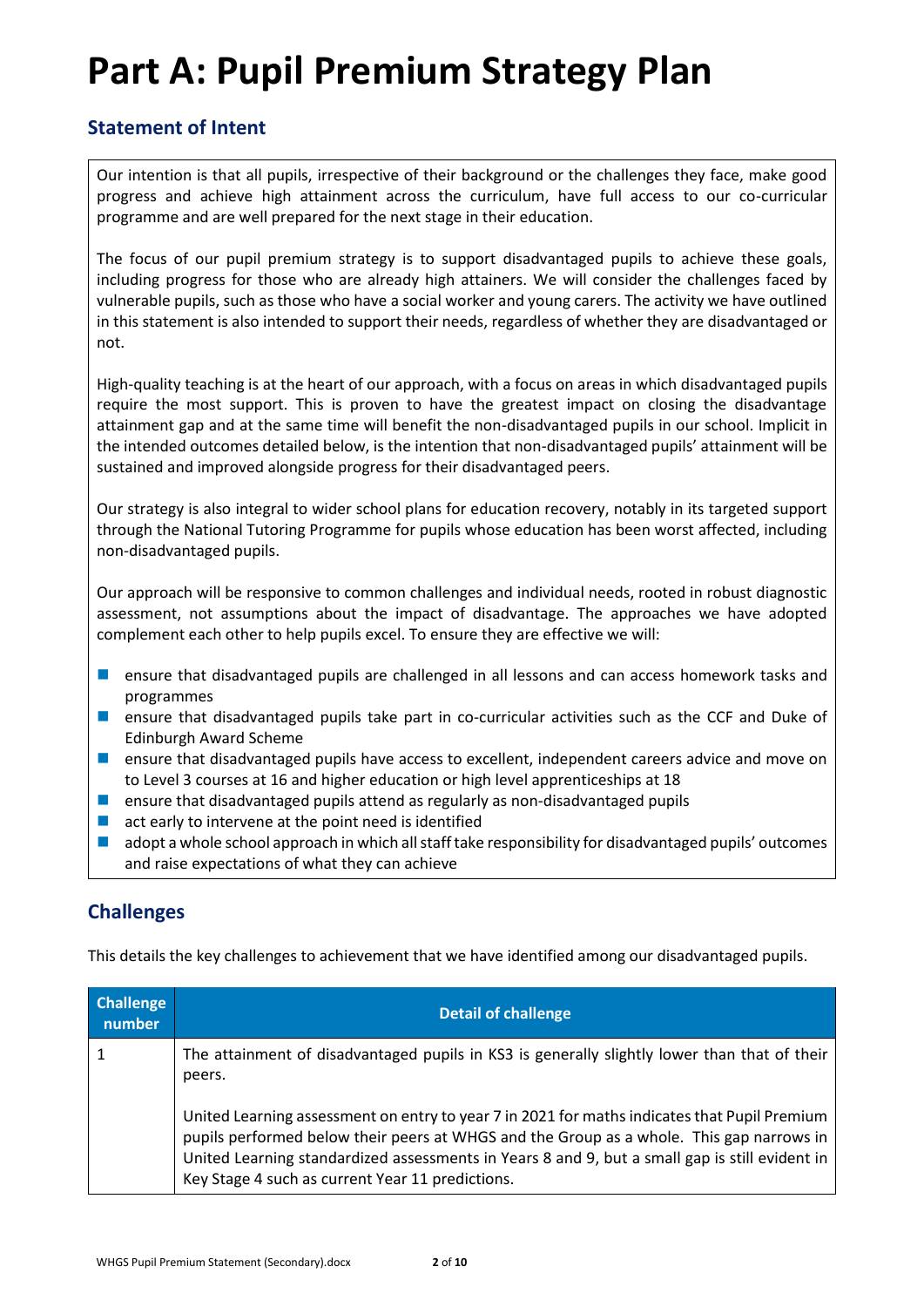| <b>Challenge</b><br>number | <b>Detail of challenge</b>                                                                                                                                                                                                                                                                                                                                                                                                                                                                                              |
|----------------------------|-------------------------------------------------------------------------------------------------------------------------------------------------------------------------------------------------------------------------------------------------------------------------------------------------------------------------------------------------------------------------------------------------------------------------------------------------------------------------------------------------------------------------|
| $\overline{2}$             | Assessments, observations and discussion with KS3 pupils indicate that disadvantaged pupils<br>generally have lower levels of reading comprehension than peers. This impacts their progress<br>in all subjects.                                                                                                                                                                                                                                                                                                         |
|                            | On entry to year 7 in 2021, 37% of our disadvantaged pupils arrived below age-related<br>expectations compared to 26% of their peers. This gap is narrowed during pupils' time at our<br>school as evidenced in United Learning standardized English assessments. However, progress<br>for disadvantaged pupils, especially those with high prior attainment, are slightly below their<br>peers as evidenced in current Year 11 predictions.                                                                            |
| 3                          | Our assessments, observations and discussions with pupils and families suggest that the<br>education and wellbeing of many of our disadvantaged pupils have been impacted by partial<br>school closures to a greater extent than for other pupils. These findings are backed up by<br>several national studies.                                                                                                                                                                                                         |
|                            | This has resulted in knowledge gaps in E-Bacc subjects and, this is evidenced by progress for<br>disadvantaged pupils, especially those with high prior attainment, being slightly below their<br>peers in current Year 11 predictions.                                                                                                                                                                                                                                                                                 |
| 4                          | Our observations suggest that disadvantaged pupils need additional support with<br>metacognitive / self-regulation strategies when faced with challenging tasks, notably in their<br>monitoring and evaluation of their answers. This is indicated in a slight attainment gap across<br>the curriculum, particularly maths and science where tiers of entry can be critical in<br>determining final grades.                                                                                                             |
| 5                          | Our assessments (including wellbeing survey), observations and discussions with pupils and<br>families have identified social and emotional issues for many pupils, such as anxiety,<br>depression (diagnosed by medical professionals) and low self-esteem. This is partly driven by<br>concern about catching up lost learning and exams/future prospects, and the lack of<br>enrichment opportunities due to the pandemic. These challenges particularly affect<br>disadvantaged pupils, including their attainment. |
|                            | During the pandemic, staff referrals for support markedly increased.                                                                                                                                                                                                                                                                                                                                                                                                                                                    |
| 6                          | Our attendance data over the Pandemic indicates that attendance among disadvantaged<br>pupils has been 1.8% lower than for non-disadvantaged pupils.                                                                                                                                                                                                                                                                                                                                                                    |
|                            | During 2020-21 26.5% of disadvantaged pupils have been 'persistently absent' compared to<br>20.5% of their peers during that period 20.5%. Since September 2021, the gap has narrowed<br>with 19.8% of disadvantaged pupils 'persistently absent' compared to 17.8% of their peers.<br>Our assessments and observations indicate that absenteeism is negatively impacting<br>disadvantaged pupils' progress.                                                                                                            |

### **Intended Outcomes**

This explains the outcomes we are aiming for **by the end of our current strategy plan**, and how we will measure whether they have been achieved.

| <b>Intended Outcome</b>                                                          | <b>Success Criteria</b>                                                                                                                                                                                                         |
|----------------------------------------------------------------------------------|---------------------------------------------------------------------------------------------------------------------------------------------------------------------------------------------------------------------------------|
| Improved<br>attainment<br>disadvantaged<br>among<br>pupils across the curriculum | By the end of our current plan in 2024/25, disadvantaged pupils will achieve<br>the following standards:                                                                                                                        |
| at the end of KS4,                                                               | 77% will attain at least a Grade 4 in both English and maths<br>57% will attain at least a Grade 5 in both English and maths<br>18% will attain at least a Grade 7 in both English and maths<br>Attainment 8 score will be 51.7 |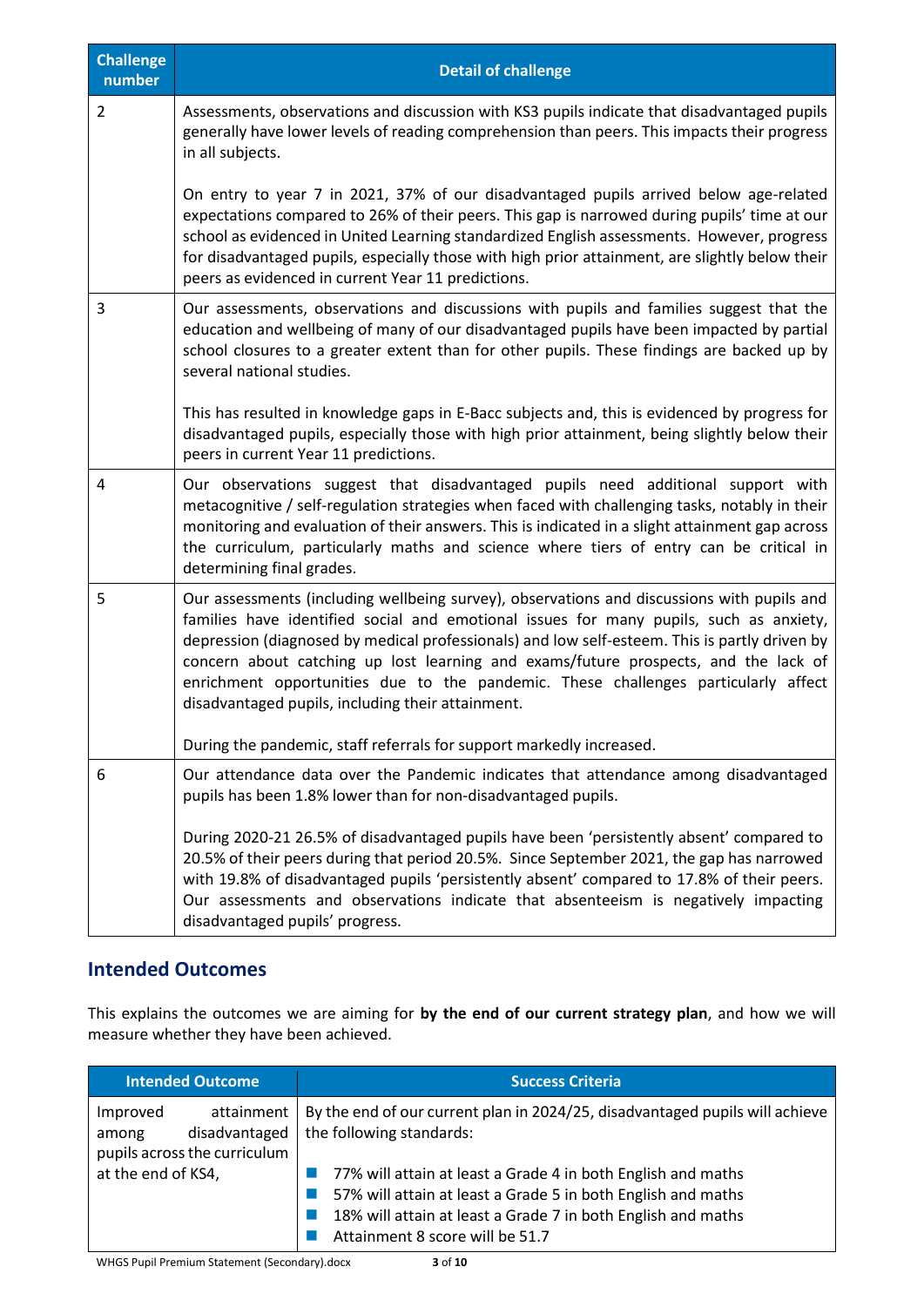| <b>Intended Outcome</b>                                                                                          | <b>Success Criteria</b>                                                                                                                                                                                                                                                |  |
|------------------------------------------------------------------------------------------------------------------|------------------------------------------------------------------------------------------------------------------------------------------------------------------------------------------------------------------------------------------------------------------------|--|
|                                                                                                                  | EBacc average point score will be 3.8<br>ш<br>Progress 8 score will be at least +0.5<br>ш                                                                                                                                                                              |  |
| Improved<br>reading<br>comprehension<br>among<br>disadvantaged pupils across<br>KS3.                             | Reading comprehension tests will show that the gap<br>between<br>disadvantaged pupils and their peers narrows across KS3. This will also be<br>evidenced in lessons and book scrutiny.                                                                                 |  |
| Improved<br>metacognitive<br>and self-regulatory skills<br>disadvantaged<br>among<br>pupils across all subjects. | United Learning assessments in E-Bacc subjects will show that<br>disadvantaged pupils achieve at least as well as their peers by the end of<br>Key Stage 3. This will be supported by a narrowing gap in homework<br>completion rates across all classes and subjects. |  |
| To achieve and sustain<br>improved wellbeing for all<br>pupils, including those who<br>are disadvantaged.        | Sustained high levels of wellbeing from 2024/25 demonstrated by:<br>qualitative data from student voice, student and parent surveys and teacher<br>observations.                                                                                                       |  |
|                                                                                                                  | a significant increase in participation in enrichment activities,<br>m.<br>particularly among disadvantaged pupils including CCF, Duke of<br>Edinburgh Award Scheme, trips, residentials and the Turing scheme                                                         |  |
| To achieve and sustain<br>improved attendance for all<br>pupils,<br>particularly<br>our<br>disadvantaged pupils. | Sustained high attendance from 2024/25 demonstrated by:<br>the overall absence rate for all pupils being no more than 5%, and the<br>attendance gap between disadvantaged pupils and their non-disadvantaged<br>peers being reduced by 1%.                             |  |
|                                                                                                                  | the percentage of all pupils who are persistently absent being below<br>ш<br>15% and the figure among disadvantaged pupils being no more than<br>1% lower than their peers.                                                                                            |  |

## **Activity in this Academic Year**

This details how we intend to spend our pupil premium (and recovery premium funding) **this academic year** to address the challenges listed above.

## **Teaching (for example, CPD, Recruitment and Retention)**

Budgeted cost: **£313,000**

| <b>Activity</b>                                                                                                                                                                          | <b>Evidence that Supports this Approach</b>                                                                                                                                                                                    | <b>Challenge</b><br><b>Number(s)</b><br><b>Addressed</b> |
|------------------------------------------------------------------------------------------------------------------------------------------------------------------------------------------|--------------------------------------------------------------------------------------------------------------------------------------------------------------------------------------------------------------------------------|----------------------------------------------------------|
| Purchase of standardised diagnostic<br>assessments:<br><b>NGRT</b> reading tests<br>Midyis<br>Training will be provided for staff to<br>ensure assessments are interpreted<br>correctly. | Standardised tests can provide reliable insights<br>into the specific strengths and weaknesses of<br>each pupil to help ensure they receive the correct<br>additional support through interventions or<br>teacher instruction. | 1, 2, 3                                                  |
| Staff trained to deliver independent<br>study programmes for students with<br>built-in feedback features and proven<br>track records:<br><b>Hegarty Maths</b>                            | Homework that is linked to classroom work tends<br>to be more effective. In particular, studies that<br>included feedback on homework had higher<br>impacts on learning.<br>It is important to make the purpose of homework    |                                                          |
| Sparx                                                                                                                                                                                    | clear to pupils (e.g. to increase a specific area of                                                                                                                                                                           |                                                          |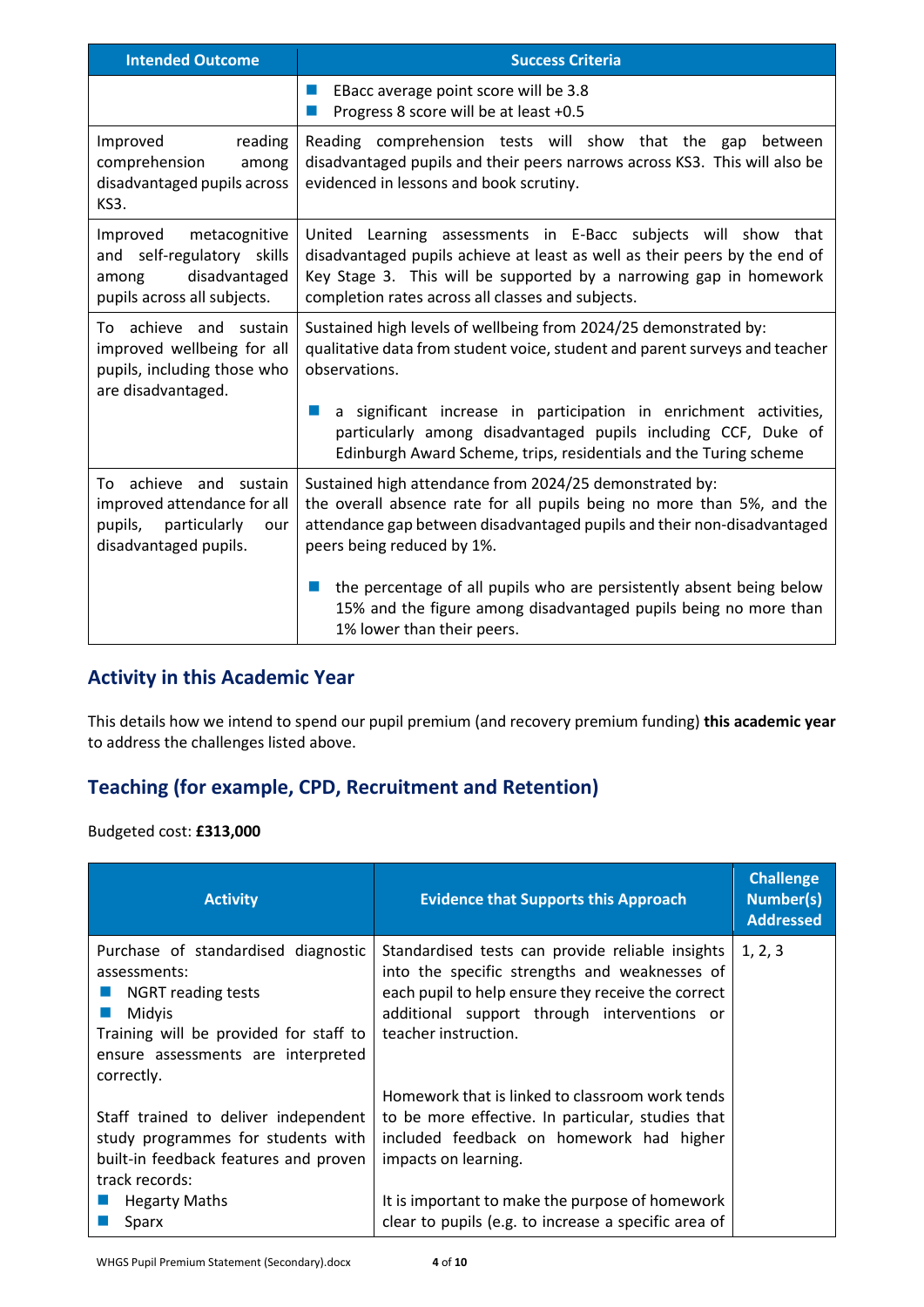| <b>Activity</b>                                                                                                                                                                                                                                                                                                                                                                                                                                                                                                                                                                 | <b>Evidence that Supports this Approach</b>                                                                                                                                                                                                                                                                                                                                                                                                                                                                                                                                                                                                                                           | <b>Challenge</b><br><b>Number(s)</b><br><b>Addressed</b> |
|---------------------------------------------------------------------------------------------------------------------------------------------------------------------------------------------------------------------------------------------------------------------------------------------------------------------------------------------------------------------------------------------------------------------------------------------------------------------------------------------------------------------------------------------------------------------------------|---------------------------------------------------------------------------------------------------------------------------------------------------------------------------------------------------------------------------------------------------------------------------------------------------------------------------------------------------------------------------------------------------------------------------------------------------------------------------------------------------------------------------------------------------------------------------------------------------------------------------------------------------------------------------------------|----------------------------------------------------------|
| <b>Bedrock</b><br>Seneca<br>GCSEPod                                                                                                                                                                                                                                                                                                                                                                                                                                                                                                                                             | knowledge, or to develop fluency in a particular<br>area).<br>Homework   EEF<br>(educationendowmentfoundation.org.uk)                                                                                                                                                                                                                                                                                                                                                                                                                                                                                                                                                                 |                                                          |
| Developing metacognitive skills in all<br>pupils and provide effective feedback:<br>Rosenshine<br><b>TLAC</b> strategies<br><b>Deliberate Practice</b><br>a a s<br>Reducing cognitive overload<br><b>College</b><br>This will involve ongoing teacher<br>Teacher<br>training<br>in<br>Learning<br>Communities.                                                                                                                                                                                                                                                                  | The evidence indicates that explicitly teaching<br>strategies to help plan, monitor and evaluate<br>specific aspects of their learning can be effective.<br>These approaches are more effective when they<br>are applied to challenging tasks rooted in the<br>usual curriculum content.<br>Metacognition and self-regulation<br>EEF<br>(educationendowmentfoundation.org.uk)<br>Providing feedback is a well-evidenced and has a<br>high impact on learning outcomes. Effective<br>feedback tends to focus on the task, subject and<br>self-regulation strategies: it provides specific<br>information on how to improve.<br>Feedback   EEF<br>(educationendowmentfoundation.org.uk) | 4                                                        |
| Smaller class sizes will be funded in<br>maths and science to ensure that<br>teaching and feedback is bespoke to<br>the needs of individual pupils<br>Additional teaching groups in KS3 to<br>provide a Transition Group pathway<br>(150 periods)<br>Setting in Maths in Years 7-9 (28<br>periods)<br>Setting in Science in Year 9 (12 periods)<br>Additional teaching groups in KS4<br>Maths and Science to provide more<br>bespoke teaching, especially with<br>regard to tiered entry (44 periods)<br>Additional Science and Maths teacher<br>funded by the Recovery Premium | Smaller classes only impact upon learning if the<br>reduced numbers allow teachers to teach<br>differently - for example, having higher quality<br>interactions with pupils or minimising disruption.<br>The gains from smaller class sizes are likely to<br>come from the increased flexibility for organising<br>learners and the quality and quantity of feedback<br>the pupils receive<br>Reducing class size   EEF<br>(educationendowmentfoundation.org.uk)                                                                                                                                                                                                                      | 1, 3, 4                                                  |
| Smaller class sizes and additional time<br>will be funded in English in Key Stage 3<br>to ensure that teaching and feedback is<br>bespoke to the needs of individual<br>pupils<br>Setting in English in Years 7-9 (28<br>periods)<br>Additional teaching groups in KS4<br>English to provide more bespoke<br>teaching (22 periods)                                                                                                                                                                                                                                              | Effective diagnosis of reading difficulties is<br>important in identifying possible solutions,<br>particularly for older struggling readers. Pupils<br>can struggle with decoding words, understanding<br>structure of the<br>language used, or<br>the<br>understanding particular vocabulary, which may<br>be subject-specific.<br>Reading comprehension<br><b>EEF</b><br>strategies<br>(educationendowmentfoundation.org.uk)                                                                                                                                                                                                                                                        | $\overline{2}$                                           |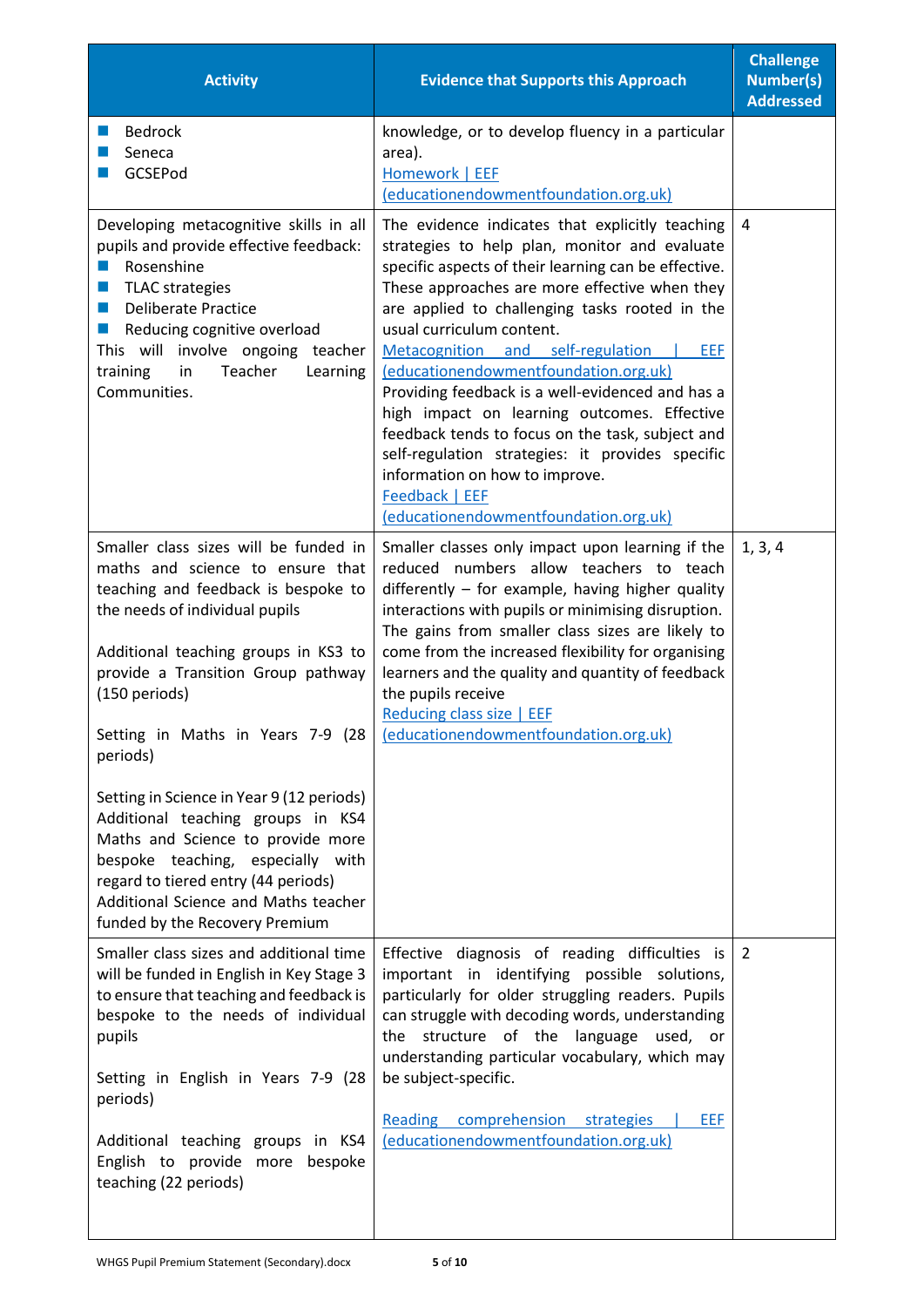| <b>Activity</b>                                                                                                                                                     | <b>Evidence that Supports this Approach</b>                                                                                                                                                                                                                                                  | <b>Challenge</b><br><b>Number(s)</b><br><b>Addressed</b> |
|---------------------------------------------------------------------------------------------------------------------------------------------------------------------|----------------------------------------------------------------------------------------------------------------------------------------------------------------------------------------------------------------------------------------------------------------------------------------------|----------------------------------------------------------|
| Additional<br>100-minute<br>lesson<br>in.<br>Literacy (Reading and Writing) for each<br>class in KS3 taught by a specialist<br>teacher                              | Ruth Miskin strategies rely on Phonics. While<br>there have been fewer studies examining phonics<br>with older readers, there is evidence that it can be<br>positive approach. With any reading<br>a<br>intervention, careful diagnosis is required on the                                   |                                                          |
| Catch-up programmes implemented<br>by trained teachers and LSAs such as<br>Ruth Miskin catch-up<br>Literacy<br>programme with both 1:1 and small<br>group provision | difficulties that the reader is experiencing,<br>regardless of age. If an older reader is struggling<br>with decoding, phonics approaches will still be<br>appropriate. Where readers are struggling with<br>vocabulary or comprehension,<br>other<br>interventions may be more appropriate. |                                                          |
|                                                                                                                                                                     | Phonics   EEF<br>(educationendowmentfoundation.org.uk)                                                                                                                                                                                                                                       |                                                          |

## **Targeted Academic Support (For Example, Tutoring, One-to-One Support Structured Interventions)**

## Budgeted cost: **£70,000**

| <b>Activity</b>                                                                                                                                                                                                                                                                                                                                                                                                                                                                                                     | <b>Evidence that Supports this Approach</b>                                                                                                                                                                                                                                                                                                                                                                                                                                                | <b>Challenge</b><br><b>Number(s)</b><br><b>Addressed</b> |
|---------------------------------------------------------------------------------------------------------------------------------------------------------------------------------------------------------------------------------------------------------------------------------------------------------------------------------------------------------------------------------------------------------------------------------------------------------------------------------------------------------------------|--------------------------------------------------------------------------------------------------------------------------------------------------------------------------------------------------------------------------------------------------------------------------------------------------------------------------------------------------------------------------------------------------------------------------------------------------------------------------------------------|----------------------------------------------------------|
| Engaging with the National Tutoring<br>Programme to provide a blend of<br>tuition, mentoring and school-led<br>tutoring for disadvantaged pupils<br>whose education has been most<br>impacted by the pandemic.<br>1:1 tuition for disadvantaged pupils at<br>risk of not achieving their target grades<br>in maths and English by Learning<br>Mentors. This is also topped up by the<br>Recovery Premium<br>Small group tuition for Year 11<br>students in after school maths<br>revision sessions by trained Sixth | On average, one to one tuition is very effective at<br>improving pupil outcomes. One to one tuition<br>might be an effective strategy for providing<br>targeted support for pupils that are identified as<br>having low prior attainment or are struggling in<br>particular areas. Tuition is more likely to make an<br>impact if it is additional to and explicitly linked<br>with normal lessons.:<br>EEF<br>tuition<br><b>One</b><br>to<br>one<br>(educationendowmentfoundation.org.uk) | 1, 2, 3                                                  |
| <b>Formers</b>                                                                                                                                                                                                                                                                                                                                                                                                                                                                                                      | Peer tutoring, on average, has a positive impact<br>on both tutors and tutees and may be a cost-<br>effective approach to delivering one to one or<br>small group tuition in a school. Peer tutoring<br>seems most effective when used to review or<br>consolidate learning, rather than introducing new<br>material.<br>Peer tutoring   EEF<br>(educationendowmentfoundation.org.uk)                                                                                                      |                                                          |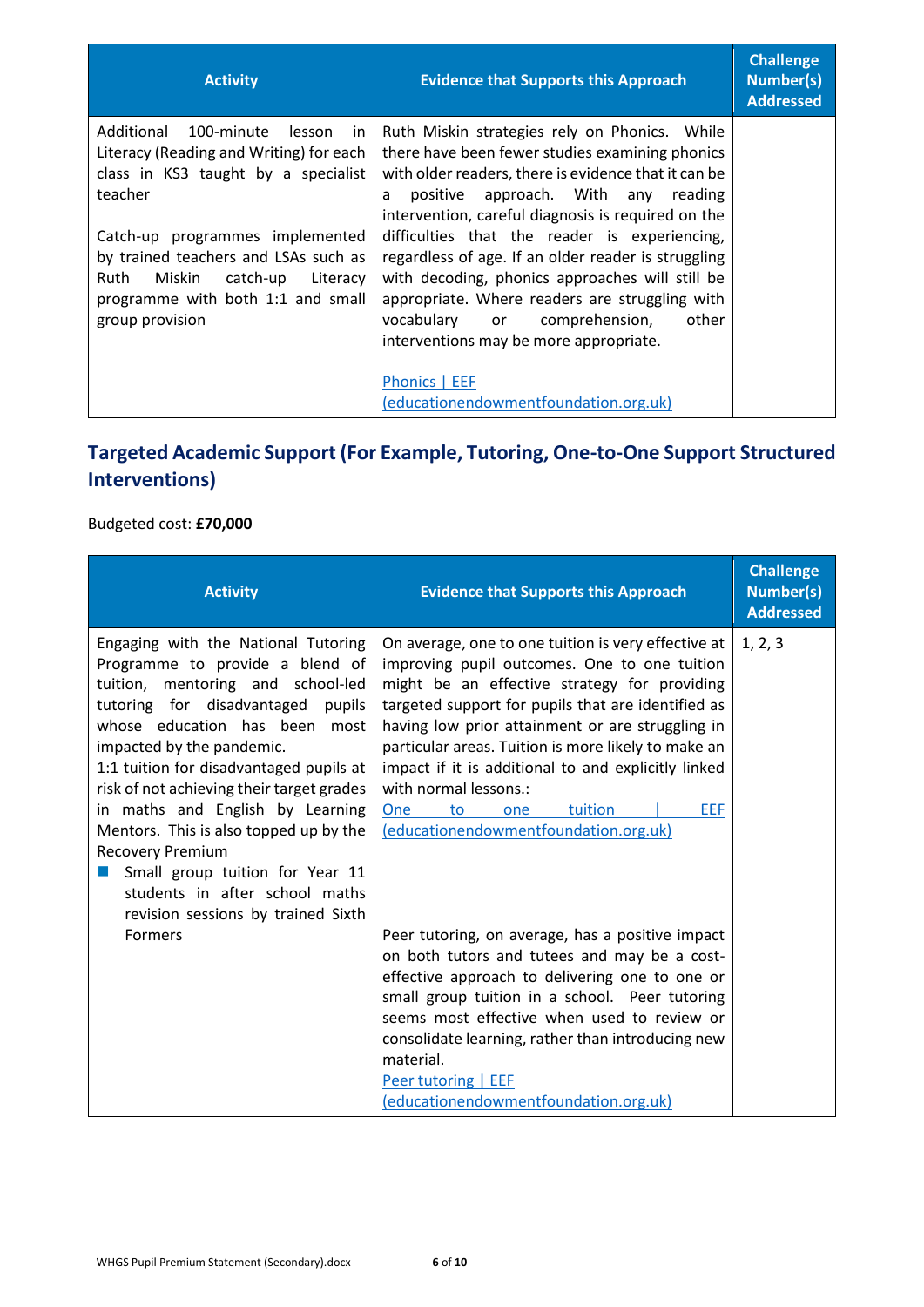## **Wider Strategies (For Example, Related to Attendance, Behaviour, Wellbeing)**

Budgeted cost: **£92,000**

| <b>Activity</b>                                                                                                                                                                                                                                                                                                                                                                                                                                                                                                             | <b>Evidence that Supports this Approach</b>                                                                                                                                                                                                                                                                                                                                                                                                                                                                                                                                                                                                                                                                                                                                                                                                                                                                                                                                              | <b>Challenge</b><br><b>Number(s)</b><br><b>Addressed</b> |
|-----------------------------------------------------------------------------------------------------------------------------------------------------------------------------------------------------------------------------------------------------------------------------------------------------------------------------------------------------------------------------------------------------------------------------------------------------------------------------------------------------------------------------|------------------------------------------------------------------------------------------------------------------------------------------------------------------------------------------------------------------------------------------------------------------------------------------------------------------------------------------------------------------------------------------------------------------------------------------------------------------------------------------------------------------------------------------------------------------------------------------------------------------------------------------------------------------------------------------------------------------------------------------------------------------------------------------------------------------------------------------------------------------------------------------------------------------------------------------------------------------------------------------|----------------------------------------------------------|
| Increased engagement in co-curricular<br>activities such as the CCF, Duke of<br>Edinburgh Awards scheme, the arts,<br>trips and residentials linked to whole<br>school values<br>using the<br>Jubilee<br>Framework.                                                                                                                                                                                                                                                                                                         | The Jubilee Centre Framework for Character<br>Education in Schools is based on extensive<br>research. The 'Building Blocks of Character',<br>break virtues down into four 'types', namely<br>intellectual virtues, moral virtues, civic virtues,<br>and performance virtues, working in combination<br>towards the development of the whole child.<br>Framework for Character Education.pdf<br>(jubileecentre.ac.uk)                                                                                                                                                                                                                                                                                                                                                                                                                                                                                                                                                                     | 5                                                        |
| Mentoring and tracking by Pastoral<br>Team including CBT techniques, 1:1<br>conversations, frequent contact with<br>parents/carers and incentives<br>Additional school counselling time<br>brought in to reduce anxiety and<br>depression<br>Pupil Premium students access high<br>quality, independent careers guidance<br>and secure a post-16 destination                                                                                                                                                                | Arts participation approaches can have a positive<br>impact on academic outcomes in other areas of<br>the curriculum.<br>participation<br><b>EEF</b><br>Arts<br>(educationendowmentfoundation.org.uk)<br>EIF's report on adolescent mental health found<br>good evidence that CBT interventions support<br>young people's social and emotional skills and can<br>reduce symptoms of anxiety and depression:<br>Adolescent mental health: A systematic review on<br>the effectiveness of school-based interventions<br>Early Intervention Foundation (eif.org.uk)<br>Careers education works best when it is<br>personalised and targeted to individuals' needs<br>from an early age. This, together with school-<br>mediated employer engagement<br>alongside<br>independent and impartial career guidance, is key<br>to supporting young people's transitions into<br>education, training and employment.<br>SYM873648 Careers-Education-Infographic<br>(d2tic4wvo1iusb.cloudfront.net) |                                                          |
| Embedding principles of good practice<br>set out in DfE's Improving School<br>Attendance advice.<br>Staff will get training and release time<br>develop and implement new<br>to<br>procedures. Attendance/support<br>officers will be appointed to improve<br>attendance.<br>Rapid response from Attendance<br>Officer and Assistant Attendance<br>Officer in case of absence. Home visits<br>and links with outside agencies to<br>reduce PAs.<br>Close communication and adoption of<br>common strategies within Pastoral | The DfE guidance has been informed by<br>engagement with schools that have significantly<br>reduced persistent absence levels.                                                                                                                                                                                                                                                                                                                                                                                                                                                                                                                                                                                                                                                                                                                                                                                                                                                           | 6                                                        |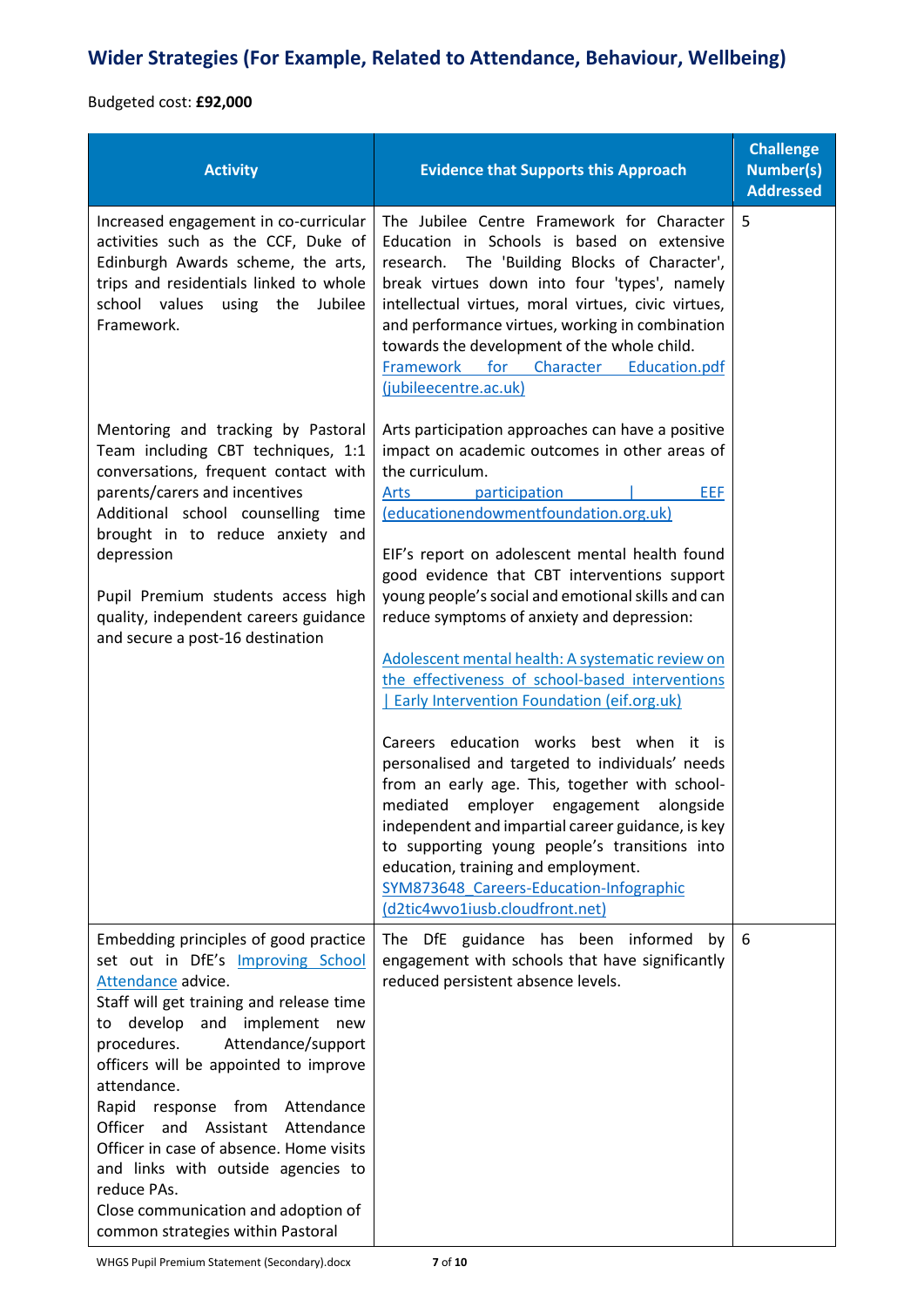| <b>Activity</b>                                                                                     | <b>Evidence that Supports this Approach</b>                                                                                                                                                             | <b>Challenge</b><br><b>Number(s)</b><br><b>Addressed</b> |
|-----------------------------------------------------------------------------------------------------|---------------------------------------------------------------------------------------------------------------------------------------------------------------------------------------------------------|----------------------------------------------------------|
| Team (Vice Principal PDBA, Directors<br>of KS3 and KS4, Heads of Year,<br>Assistant Heads of Year). |                                                                                                                                                                                                         |                                                          |
| Contingency fund for acute issues.                                                                  | Based on our experiences and those of similar<br>schools to ours, we have identified a need to set<br>a small amount of funding aside to respond<br>quickly to needs that have not yet been identified. | All                                                      |

**Total Budgeted Cost: £475,000**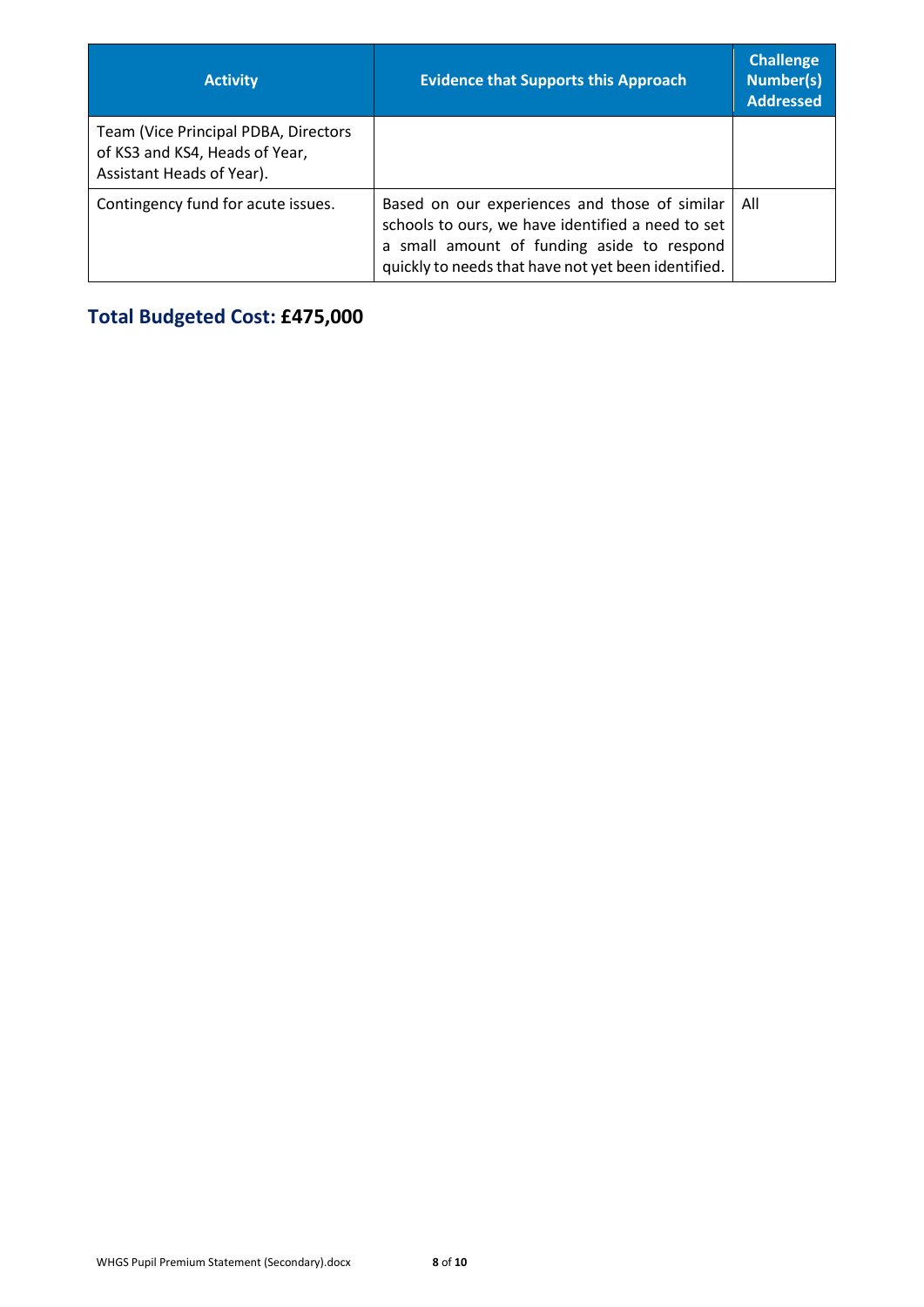# **Part B: Review of Outcomes in the Previous Academic Year**

## **Pupil Premium Strategy Outcomes**

This details the impact that our pupil premium activity had on pupils in the 2020 to 2021 academic year.

Our internal assessments during 2020/21 suggested that the performance of disadvantaged pupils was significantly higher than the national average, but slightly lower than their peers with 74% gaining 4+ in English and maths (compared to 85% for non-Pupil Premium) and 50% gaining 4+ in English and maths (compared to 65% for non-Pupil Premium).

Despite being on track during the first year (2018/19), the outcomes we aimed to achieve in our previous strategy by the end of 2020/21 were therefore not quite fully realised.

Our assessment of the reasons for these outcomes points primarily to Covid-19 impact, which disrupted all of our subject areas to varying degrees. As evidenced in schools across the country, partial closure was most detrimental to our disadvantaged pupils, and they were not able to benefit from our pupil premium funded improvements to teaching and targeted interventions to the degree that we intended. However, the impact was mitigated by our resolution to maintain a high-quality curriculum, including during periods of partial closure, which was aided by live teaching for all pupils access to which was universal because of the provision of over 200 chromebooks to **all** families without a device.

Although overall attendance in 2020/21 was lower than in the previous years at 92.3%, it was higher than the national average. At times when all pupils were expected to attend school, absence among disadvantaged pupils was 1.9% higher than their peers and persistent absence 3% higher. These gaps are larger than in previous years, which is why attendance is a focus of our current plan.

Our assessments demonstrated that pupil behaviour, wellbeing and mental health were significantly impacted last year, primarily due to COVID-19-related issues. The impact was particularly acute for disadvantaged pupils. We used pupil premium funding to provide wellbeing support for all pupils, and targeted interventions where required. We are building on that approach in our new plan.

## **Externally Provided Programmes**

| Programme              | <b>Provider</b> |
|------------------------|-----------------|
| Sparx Maths            |                 |
| <b>Hegarty Maths</b>   |                 |
| GCSEPod                |                 |
| Elevate Study sessions |                 |
| Seneca                 |                 |